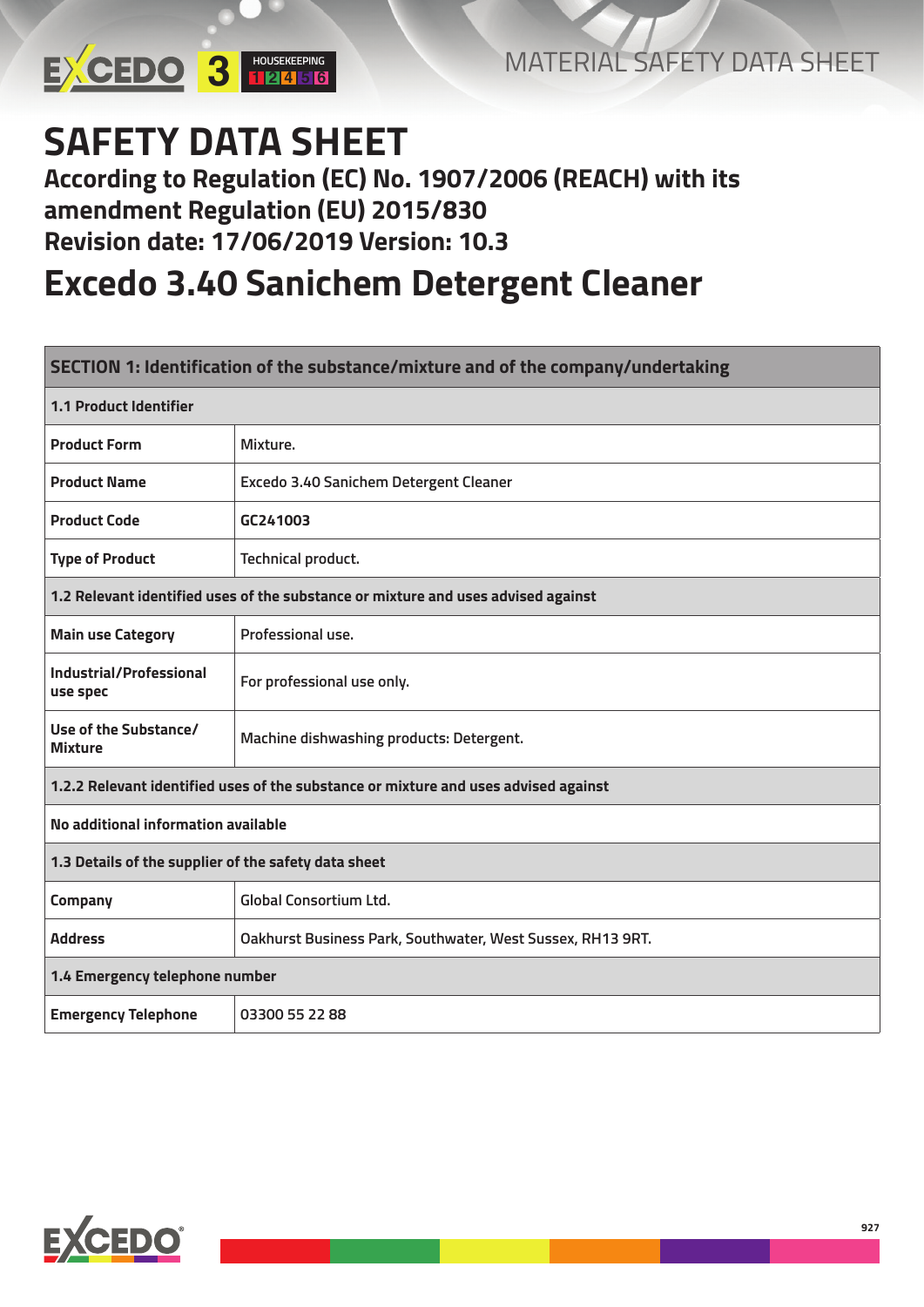

| <b>SECTION 2: Hazards identification</b>                                     |                                                                                                                                                                                                                                                                                                                                                                                                                                                                                                                                |  |  |
|------------------------------------------------------------------------------|--------------------------------------------------------------------------------------------------------------------------------------------------------------------------------------------------------------------------------------------------------------------------------------------------------------------------------------------------------------------------------------------------------------------------------------------------------------------------------------------------------------------------------|--|--|
| 2.1 Classification of the substance mixture                                  |                                                                                                                                                                                                                                                                                                                                                                                                                                                                                                                                |  |  |
| <b>Classification according</b><br>to Regulation (EC) No.<br>1272/2008 [CLP] | Serious eye damage/eye irritation, Category 2 H319<br>Full text of H statements : see section 16                                                                                                                                                                                                                                                                                                                                                                                                                               |  |  |
| Adverse physicochemical,<br>human health and<br>environmental effects        | No additional information available.                                                                                                                                                                                                                                                                                                                                                                                                                                                                                           |  |  |
|                                                                              | 2.2 Label elements - Labelling according to Regulation (EC) No. 1272/2008 [CLP]                                                                                                                                                                                                                                                                                                                                                                                                                                                |  |  |
| <b>Hazard Pictograms (CLP)</b>                                               | GHS05                                                                                                                                                                                                                                                                                                                                                                                                                                                                                                                          |  |  |
| <b>Signal word (CLP)</b>                                                     | Danger.                                                                                                                                                                                                                                                                                                                                                                                                                                                                                                                        |  |  |
| <b>Hazardous ingredients</b>                                                 | Sodium hydroxide, caustic soda                                                                                                                                                                                                                                                                                                                                                                                                                                                                                                 |  |  |
| <b>Hazard statements (CLP)</b>                                               | H314 - Causes severe skin burns and eye damage.                                                                                                                                                                                                                                                                                                                                                                                                                                                                                |  |  |
| <b>Precautionary Statements</b><br>(CLP)                                     | P264 - Wash hands thoroughly after handling<br>P280 - Wear eye protection, protective gloves<br>P301+P330+P331 - IF SWALLOWED: rinse mouth. Do NOT induce vomiting<br>P303+P361+P353 - IF ON SKIN (or hair): Take off immediately all contaminated clothing.<br>Rinse skin with water/shower<br>P305+P351+P338 - IF IN EYES: Rinse cautiously with water for several minutes. Remove<br>contact lenses, if present and easy to do. Continue rinsing<br>P405 - Store locked up<br>P315 - Get immediate medical advice/attention |  |  |
| 2.3 Other Hazards                                                            |                                                                                                                                                                                                                                                                                                                                                                                                                                                                                                                                |  |  |
| No additional information available                                          |                                                                                                                                                                                                                                                                                                                                                                                                                                                                                                                                |  |  |
| <b>SECTION 3: Composition/Information on Ingredients</b>                     |                                                                                                                                                                                                                                                                                                                                                                                                                                                                                                                                |  |  |
| <b>3.1 Substances</b>                                                        |                                                                                                                                                                                                                                                                                                                                                                                                                                                                                                                                |  |  |
| Not applicable                                                               |                                                                                                                                                                                                                                                                                                                                                                                                                                                                                                                                |  |  |

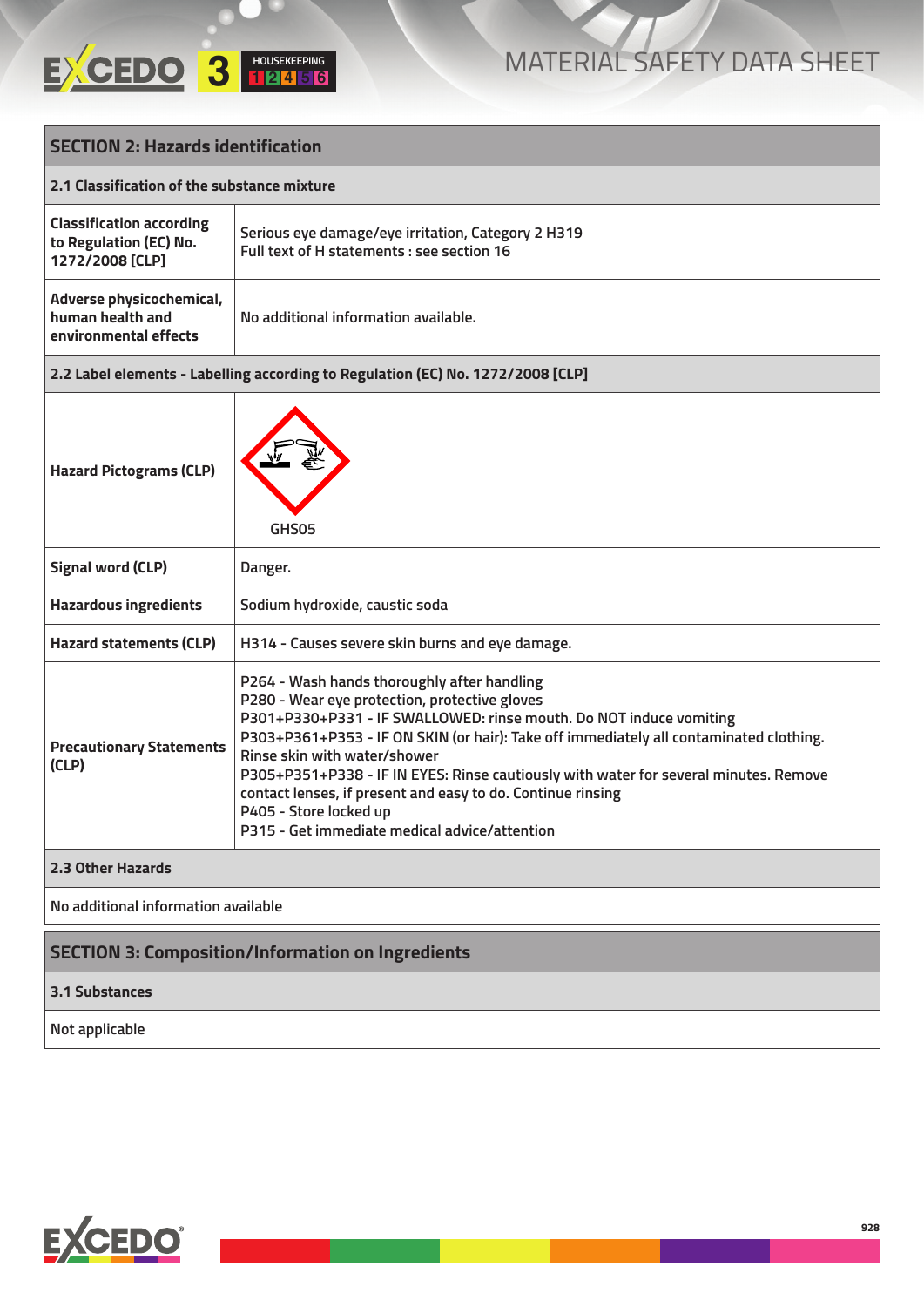## **HOUSEKEEPING 3 <sup>1</sup> <sup>2</sup> <sup>4</sup> <sup>5</sup> <sup>6</sup>**

| <b>SECTION 3.2: Mixtures</b>                                                   |                                                                                                                                     |          |                                                               |                                                                              |
|--------------------------------------------------------------------------------|-------------------------------------------------------------------------------------------------------------------------------------|----------|---------------------------------------------------------------|------------------------------------------------------------------------------|
| <b>Name</b>                                                                    | <b>Product Identifier</b>                                                                                                           | $\%$     | <b>Classification</b><br>according to<br>Directive 67/548/EEC | <b>Classification according</b><br>to Regulation (EC) No.<br>1272/2008 [CLP] |
| Sodium hydroxide,<br>caustic soda                                              | (CAS No) 1310-73-2<br>(EC no) 215-185-5<br>(EC index no) 011-002-00-6<br>(REACH-no) 01-<br>2119457892-27                            | $5 - 15$ | C; R35                                                        | Skin Corr. 1A, H314                                                          |
| Full text of H-statements: see section 16                                      |                                                                                                                                     |          |                                                               |                                                                              |
| <b>SECTION 4: First aid measures</b>                                           |                                                                                                                                     |          |                                                               |                                                                              |
| 4.1 Description of first aid measures                                          |                                                                                                                                     |          |                                                               |                                                                              |
| <b>First-aid measures</b><br>general                                           | Get medical advice/attention if you feel unwell.                                                                                    |          |                                                               |                                                                              |
| <b>First-aid measures after</b><br>inhalation                                  | Remove person to fresh air and keep comfortable for breathing.                                                                      |          |                                                               |                                                                              |
| <b>First-aid measures after</b><br>skin contact                                | Wash with plenty of soap and water. Take off immediately all contaminated clothing and wash<br>it before reuse.                     |          |                                                               |                                                                              |
| <b>First-aid measures after</b><br>eye contact                                 | Immediately rinse with water for a prolonged period while holding the eyelids wide open. Get<br>immediate medical advice/attention. |          |                                                               |                                                                              |
| <b>First-aid measures after</b><br>ingestion                                   | Do NOT induce vomiting. Rinse mouth. Drink plenty of water. Get medical advice/attention.                                           |          |                                                               |                                                                              |
|                                                                                | 4.2 Most important symptoms and effects, both acute and delayed                                                                     |          |                                                               |                                                                              |
| Symptoms/effects after<br>inhalation                                           | May cause respiratory irritation.                                                                                                   |          |                                                               |                                                                              |
| Symptoms/effects after<br>skin contact                                         | Burns.                                                                                                                              |          |                                                               |                                                                              |
| Symptoms/effects after<br>eye contact                                          | Causes serious eye damage.                                                                                                          |          |                                                               |                                                                              |
| Symptoms/effects after<br>Ingestion                                            | Burns.                                                                                                                              |          |                                                               |                                                                              |
| 4.3 Indication of any immediate medical attention and special treatment needed |                                                                                                                                     |          |                                                               |                                                                              |
| Treat symptomatically.                                                         |                                                                                                                                     |          |                                                               |                                                                              |

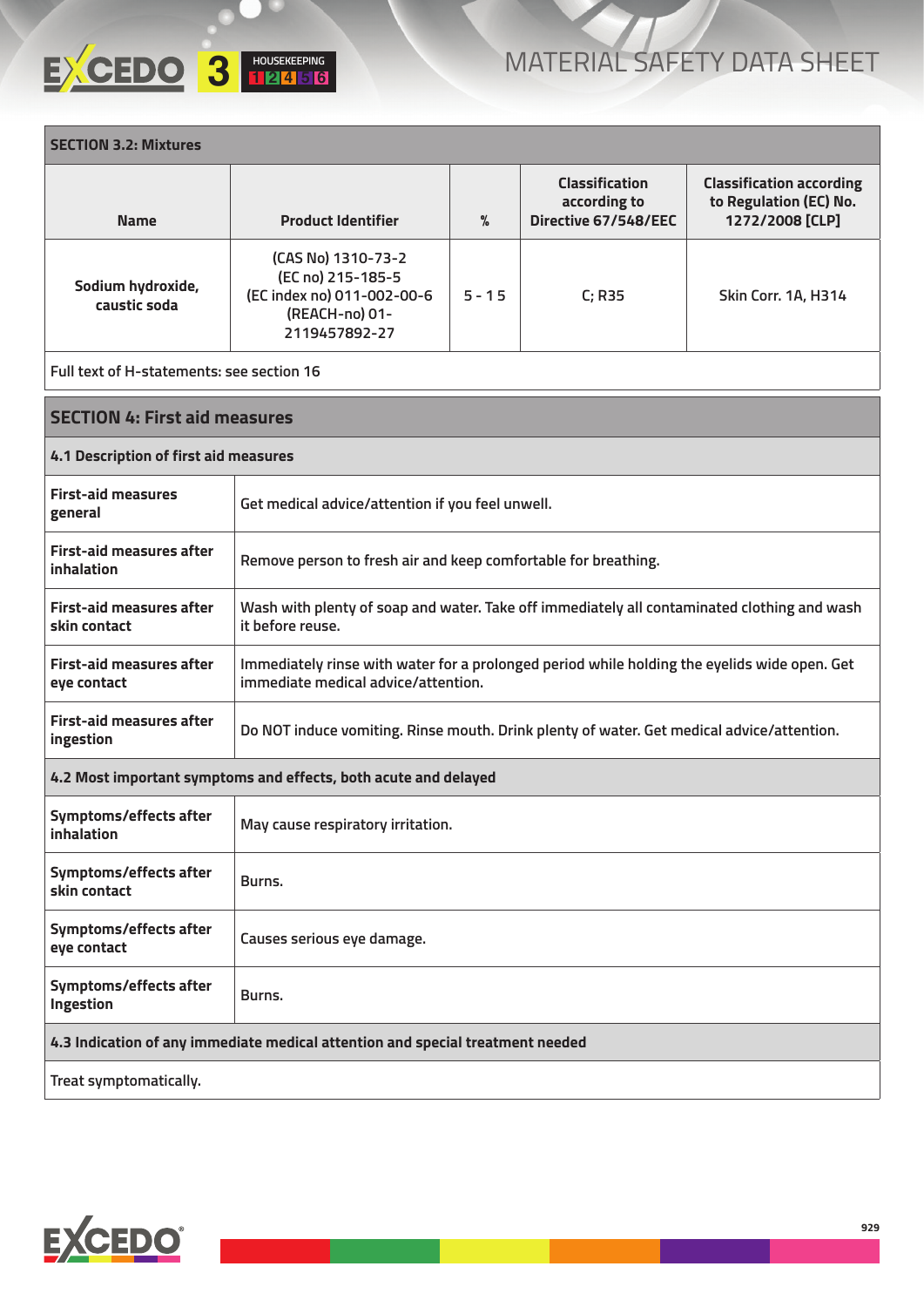

| <b>SECTION 5: Firefighting methods</b>                           |                                                                                           |  |  |
|------------------------------------------------------------------|-------------------------------------------------------------------------------------------|--|--|
| 5.1 Extinguishing media                                          |                                                                                           |  |  |
| <b>Suitable extinguishing</b><br>media                           | Carbon dioxide. Dry powder. Foam.                                                         |  |  |
|                                                                  | 5.2 Special hazards arising from the substance or mixture                                 |  |  |
| <b>Hazardous decomposition</b><br>products in case of fire       | Corrosive vapours.                                                                        |  |  |
| 5.3 Advice for firefighters                                      |                                                                                           |  |  |
| No additional information available.                             |                                                                                           |  |  |
| <b>SECTION 6: Accidental release measures</b>                    |                                                                                           |  |  |
| 6.1.1 For non-emergency personnel                                |                                                                                           |  |  |
| <b>Emergency procedures</b>                                      | Evacuate unnecessary personnel.                                                           |  |  |
| 6.1.2 For emergency responders                                   |                                                                                           |  |  |
| <b>Protective equipment</b>                                      | Use personal protective equipment as required.                                            |  |  |
| <b>6.2 Environmental precautions</b>                             |                                                                                           |  |  |
| Avoid release to the environment.                                |                                                                                           |  |  |
|                                                                  | 6.3 Methods and material for containment and cleaning up                                  |  |  |
| <b>For containment</b>                                           | Collect spillage.                                                                         |  |  |
| <b>Methods for cleaning up</b>                                   | Soak up spills with inert solids, such as clay or diatomaceous earth as soon as possible. |  |  |
| 6.4 Reference to other sections                                  |                                                                                           |  |  |
| For further information refer to section 13.                     | For further information refer to section 8: "Exposure controls/personal protection".      |  |  |
| <b>SECTION 7: Handling and Storage</b>                           |                                                                                           |  |  |
| 7.1 Precautions for safe handling                                |                                                                                           |  |  |
| <b>Additional hazards when</b><br>processed                      | Avoid contact with eyes.                                                                  |  |  |
| <b>Hygiene measures</b>                                          | Do not eat, drink or smoke when using this product.                                       |  |  |
| 7.2 Conditions for safe storage, including any incompatibilities |                                                                                           |  |  |
| <b>Technical measures</b>                                        | Does not require any specific or particular technical measures.                           |  |  |

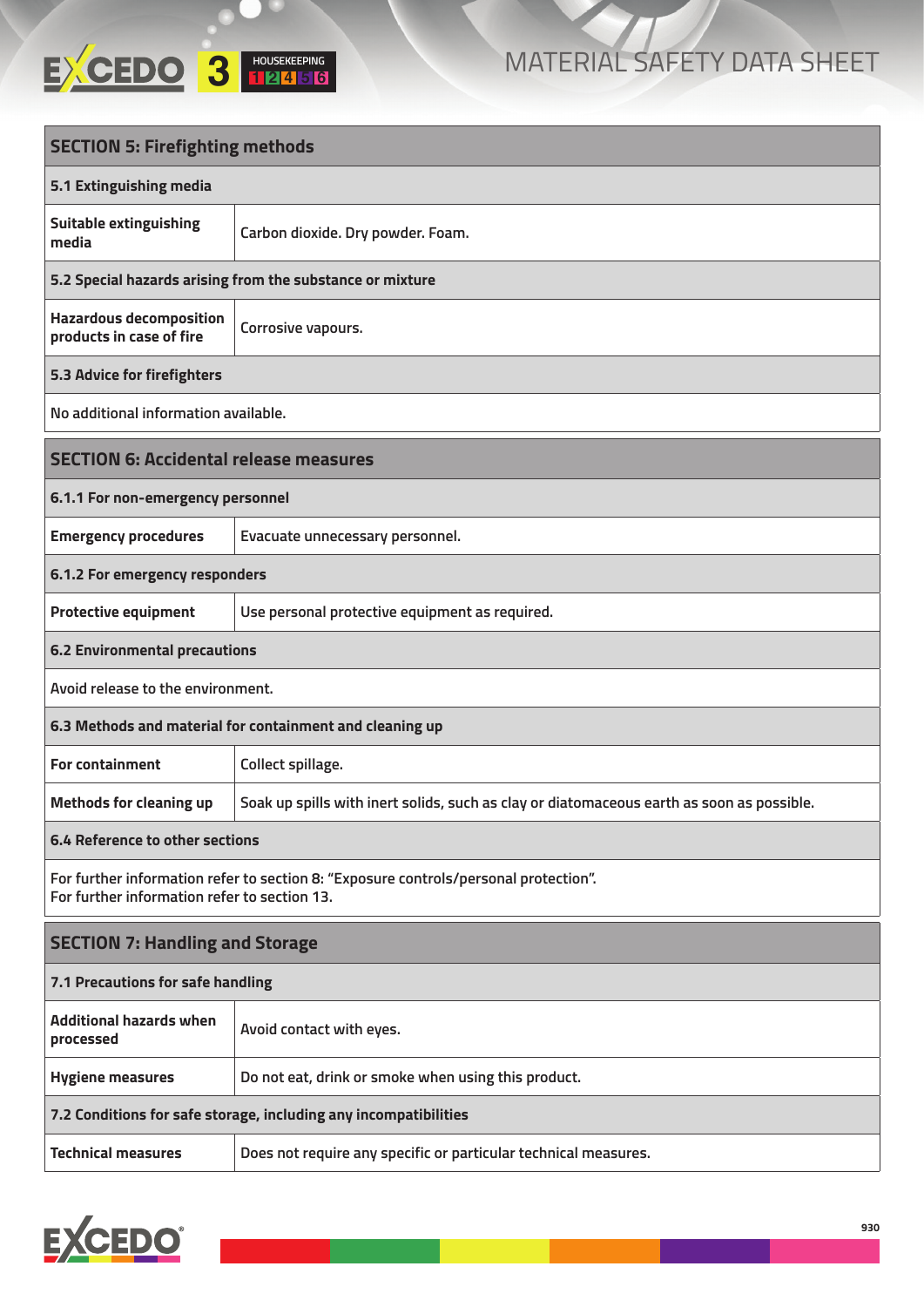## **HOUSEKEEPING 3 <sup>1</sup> <sup>2</sup> <sup>4</sup> <sup>5</sup> <sup>6</sup>**

### MATERIAL SAFETY DATA SHEET

| <b>Storage conditions</b>           | Keep container closed when not in use.                        |  |  |
|-------------------------------------|---------------------------------------------------------------|--|--|
| Incompatible products               | Oxidizing agent. Strong acids.                                |  |  |
| Incompatible materials              | Metals.                                                       |  |  |
|                                     | Special rules on packaging   Keep only in original container. |  |  |
| 7.3. Specific end use(s)            |                                                               |  |  |
| No additional information available |                                                               |  |  |
|                                     |                                                               |  |  |

#### **SECTION 8: Exposure controls/personal protection**

#### **8.1 Control parameters**

| Sodium hydroxide, caustic soda (1310-73-2) |                                               |                       |  |
|--------------------------------------------|-----------------------------------------------|-----------------------|--|
| <b>Denmark</b>                             | Local name                                    | Natriumhydroxid       |  |
| <b>Denmark</b>                             | Grænseværdie (langvarig) (mg/m <sup>3</sup> ) | $2$ mg/m <sup>3</sup> |  |
| <b>Denmark</b>                             | Anmærkninger (DK)                             | L                     |  |
| <b>Ireland</b>                             | Local name                                    | Sodium hydroxide      |  |
| <b>Ireland</b>                             | OEL (15 min ref) (mg/m3)                      | 2 mg/m <sup>3</sup>   |  |
| <b>United Kingdom</b>                      | Local name                                    | Sodium hydroxide      |  |
| <b>United Kingdom</b>                      | WEL STEL (mg/m <sup>3</sup> )                 | 2 mg/m <sup>3</sup>   |  |
| <b>8.2 Exposure controls</b>               |                                               |                       |  |

| <b>Materials for protective</b><br>clothing | Not required for normal conditions of use. |
|---------------------------------------------|--------------------------------------------|
| <b>Hand protection</b>                      |                                            |

|                          | Protective gloves.                        |
|--------------------------|-------------------------------------------|
| <b>Eye protection</b>    | <b>י</b> ים נ<br>Safety glasses.          |
| Skin and body protection | Not required for normal conditions of use |

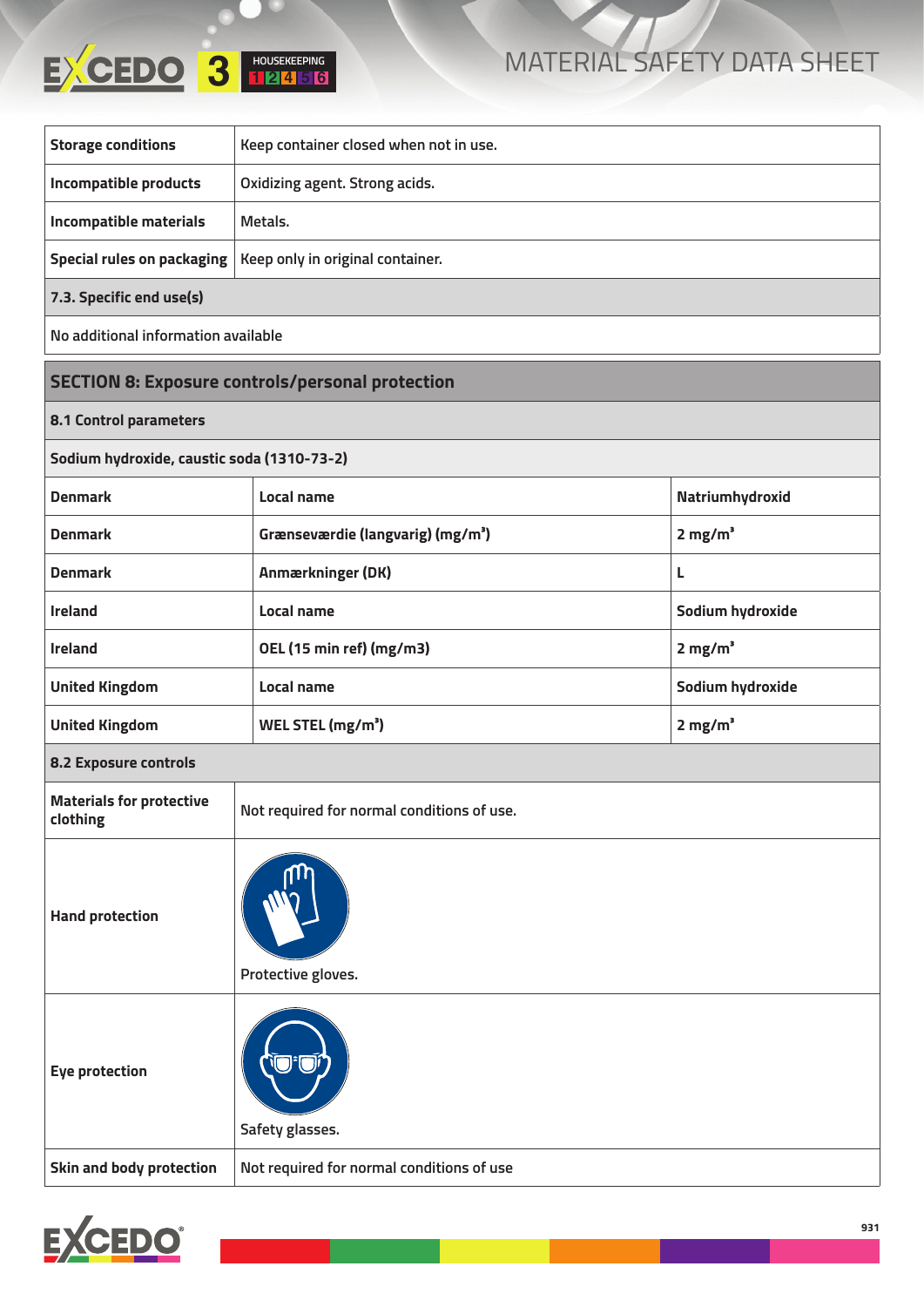# **HOUSEKEEPING 3 <sup>1</sup> <sup>2</sup> <sup>4</sup> <sup>5</sup> <sup>6</sup>**



| <b>Respiratory protection</b>                        | Not required for normal conditions of use.                |  |  |  |
|------------------------------------------------------|-----------------------------------------------------------|--|--|--|
|                                                      | <b>SECTION 9: Physical and chemical properties</b>        |  |  |  |
|                                                      | 9.1 Information on basic physical and chemical properties |  |  |  |
| <b>Physical state</b>                                | Liquid.                                                   |  |  |  |
| <b>Appearance</b>                                    | Liquid.                                                   |  |  |  |
| <b>Colour</b>                                        | Amber.                                                    |  |  |  |
| <b>Odour</b>                                         | Odourless.                                                |  |  |  |
| <b>Odour threshold</b>                               | No data available.                                        |  |  |  |
| pH                                                   | 13                                                        |  |  |  |
| <b>Relative evaporation rate</b><br>(butylacetate=1) | No data available.                                        |  |  |  |
| <b>Melting point</b>                                 | No data available.                                        |  |  |  |
| <b>Freezing point</b>                                | No data available.                                        |  |  |  |
| <b>Boiling point</b>                                 | $>= 100 °C$                                               |  |  |  |
| <b>Flash point</b>                                   | No data available.                                        |  |  |  |
| <b>Auto-ignition temperature</b>                     | No data available.                                        |  |  |  |
| <b>Decomposition temperature</b>                     | No data available.                                        |  |  |  |
| <b>Flammability (solid, gas)</b>                     | No data available.                                        |  |  |  |
| <b>Vapour pressure</b>                               | No data available.                                        |  |  |  |
| <b>Relative vapour density at</b><br>20 °C           | No data available.                                        |  |  |  |
| <b>Density</b>                                       | 1.13                                                      |  |  |  |
| <b>Solubility</b>                                    | No data available.                                        |  |  |  |
| Log Pow                                              | No data available.                                        |  |  |  |
| <b>Viscosity, kinematic</b>                          | No data available.                                        |  |  |  |
| <b>Viscosity, dynamic</b>                            | No data available.                                        |  |  |  |
| <b>Explosive properties</b>                          | No data available.                                        |  |  |  |
| <b>Oxidising properties</b>                          | No data available.                                        |  |  |  |
| <b>Explosive limits</b>                              | No data available.                                        |  |  |  |

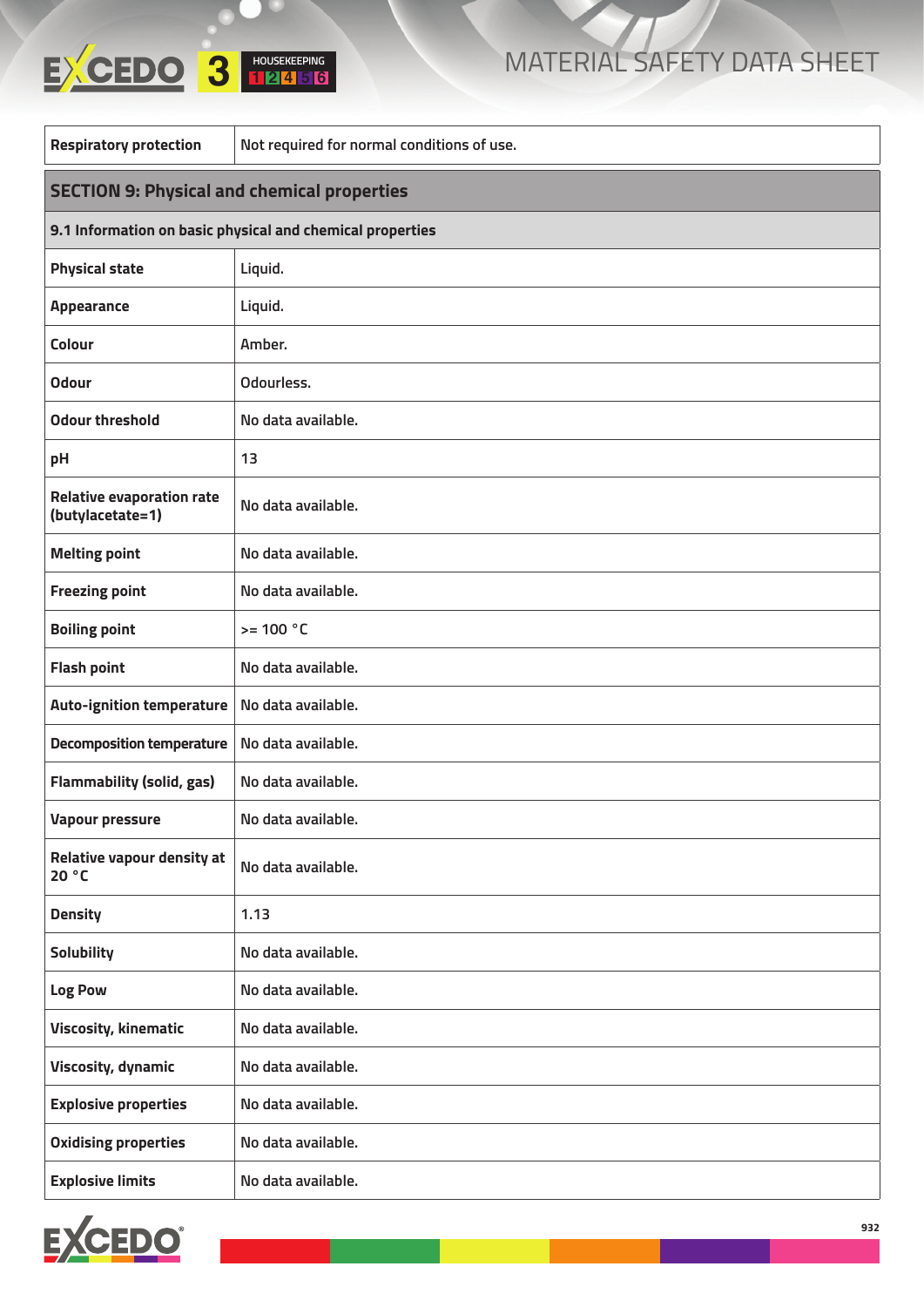## **HOUSEKEEPING**

| 9.2 Other information                        |                                                    |
|----------------------------------------------|----------------------------------------------------|
| No additional information available.         |                                                    |
| <b>SECTION 10: Stability and reactivity</b>  |                                                    |
| <b>10.1 Reactivity</b>                       |                                                    |
| No additional information available.         |                                                    |
| 10.2 Chemical stability                      |                                                    |
| Stable under normal conditions.              |                                                    |
| 10.3 Possibility of hazardous reactions      |                                                    |
| No additional information available.         |                                                    |
| 10.4 Conditions to avoid                     |                                                    |
| No additional information available.         |                                                    |
| 10.5 Incompatible materials                  |                                                    |
| Metals.                                      |                                                    |
| 10.6 Hazardous decomposition products        |                                                    |
| No additional information available.         |                                                    |
| <b>SECTION 11: Toxicological information</b> |                                                    |
| 11.1 Information on toxicological effects    |                                                    |
| <b>Acute toxicity</b>                        | Not classified.                                    |
| <b>Skin corrosion /irritation</b>            | Causes severe skin burns and eye damage. - pH: 13  |
| Serious eye damage /<br>irritation           | Serious eye damage, category 1, implicit. - pH: 13 |
| <b>Respiratory or skin</b><br>sensitisation  | Not classified.                                    |
| <b>Germ cell mutagenicity</b>                | Not classified.                                    |
| Carcinogenicity                              | Not classified.                                    |
| <b>Reproductive toxicity</b>                 | Not classified.                                    |
| STOT - single exposure                       | Not classified.                                    |
| <b>STOT - repeated exposure</b>              | Not classified.                                    |

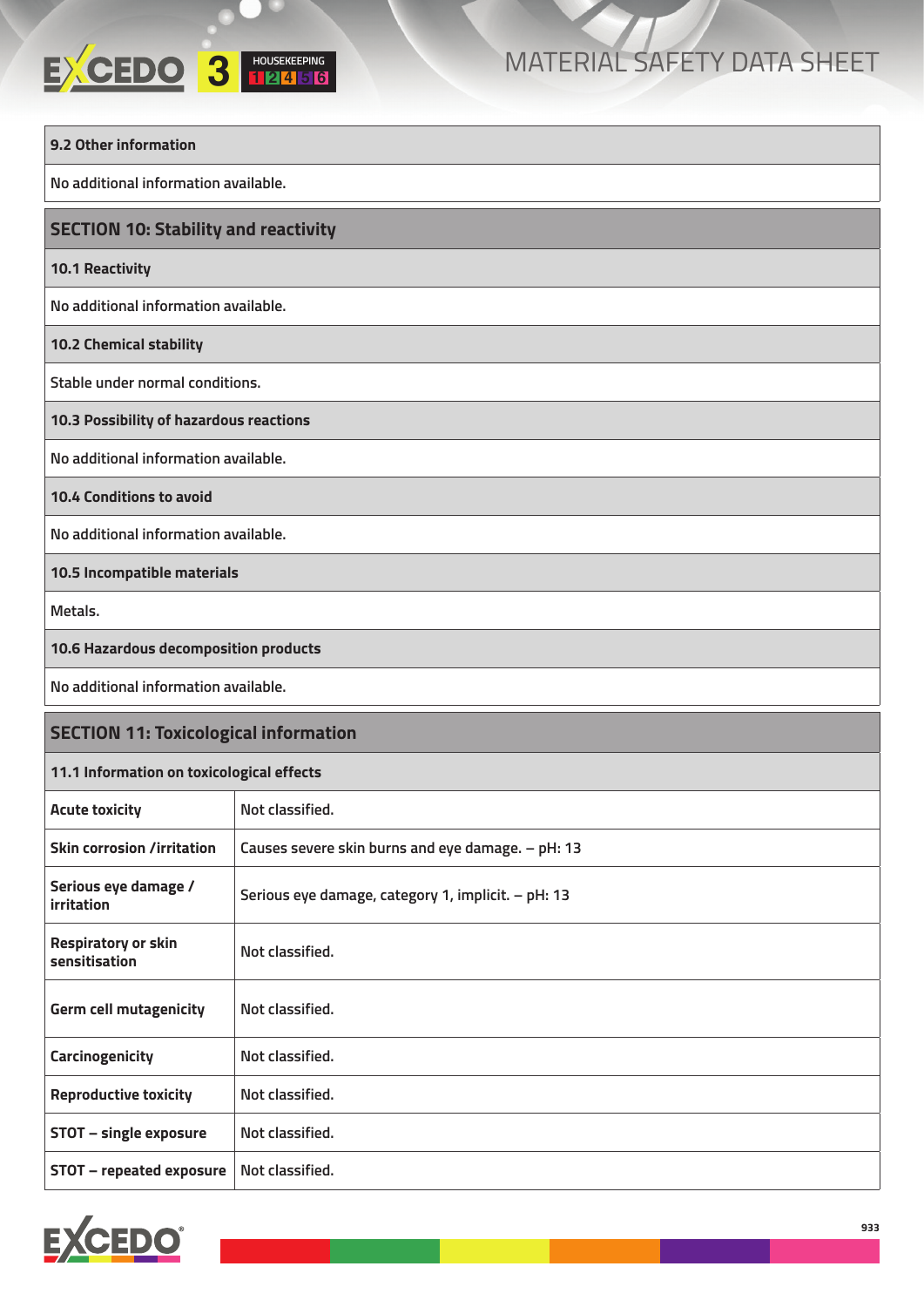

| <b>Aspiration hazard</b>                                                             | Not classified.        |  |
|--------------------------------------------------------------------------------------|------------------------|--|
| <b>SECTION 12: Ecological information</b>                                            |                        |  |
| 12.1 Toxicity                                                                        |                        |  |
| Sodium hydroxide, caustic soda (1310-73-2)                                           |                        |  |
| LC50 fish 1                                                                          | $> 35$ mg/l            |  |
| <b>EC50 other aquatic</b><br>organisms 1                                             | > 35 mg/l              |  |
| <b>EC50 other aquatic</b><br>organisms 2                                             | IC50 algea (72 h) mg/l |  |
| 12.2 Persistence and degradability                                                   |                        |  |
| No additional information available.                                                 |                        |  |
| 12.3 Bioaccumulative potential                                                       |                        |  |
| sodium hydroxide, caustic soda (1310-73-2)                                           |                        |  |
| Log Pow                                                                              | $-3.88$                |  |
| 12.4 Mobility in soil                                                                |                        |  |
| No additional information available.                                                 |                        |  |
| 12.5. Result of PBT and VPvB assessment                                              |                        |  |
| No additional information available.                                                 |                        |  |
| 12.6 Other adverse effects                                                           |                        |  |
| No additional information available.                                                 |                        |  |
| <b>SECTION 13: Disposal considerations</b>                                           |                        |  |
| 13.1. Waste treatment methods                                                        |                        |  |
| No additional information available.                                                 |                        |  |
| SECTION 14: Transport Information (In accordance with ADR / RID / IMDG / IATA / ADN) |                        |  |
| 14.1 UN Number                                                                       |                        |  |
| UN-No. (ADR)                                                                         | 1824.                  |  |
| UN-No. (IMDG)                                                                        | 1824.                  |  |
| UN-No. (IATA)<br>1824.                                                               |                        |  |

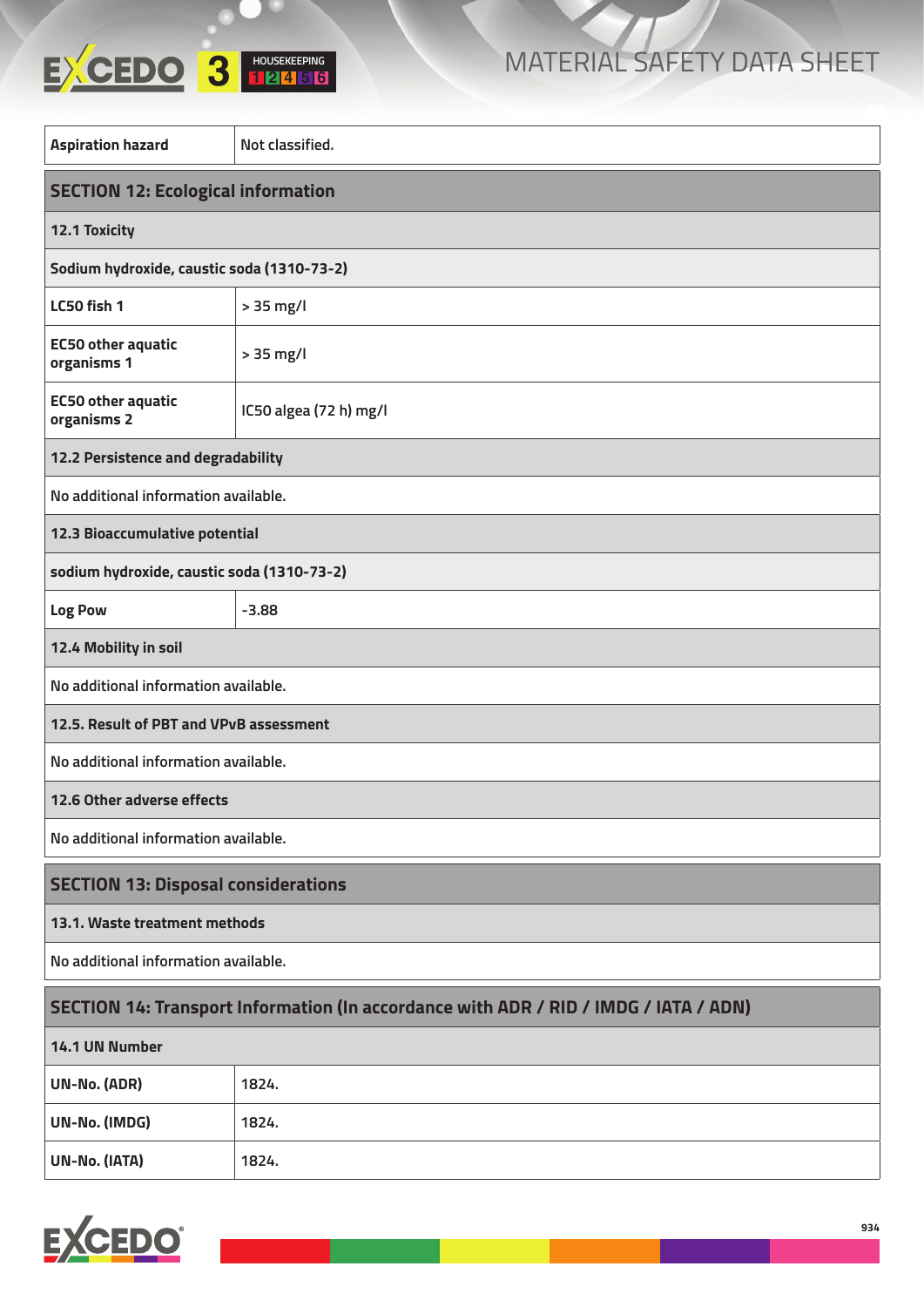|                              | <b>HOUSEKEEPING</b> |  |
|------------------------------|---------------------|--|
| 14.2 UN proper shipping name |                     |  |

| 14.2 UN proper shipping name                     |                                               |  |
|--------------------------------------------------|-----------------------------------------------|--|
| <b>Proper Shipping Name</b><br>(ADR)             | SODIUM HYDROXIDE SOLUTION.                    |  |
| <b>Proper Shipping Name</b><br>(IMDG)            | SODIUM HYDROXIDE SOLUTION.                    |  |
| <b>Proper Shipping Name</b><br>(IATA)            | SODIUM HYDROXIDE SOLUTION.                    |  |
| <b>Transport document</b><br>description (ADR)   | UN 1824 SODIUM HYDROXIDE SOLUTION, 8, II, (E) |  |
| <b>Transport document</b><br>description (IMDG)  | UN 1824 SODIUM HYDROXIDE SOLUTION, 8, II      |  |
| 14.3 Transport hazard class(es)                  |                                               |  |
| <b>ADR Transport hazard</b><br>class(es) (ADR)   | 8                                             |  |
| <b>Danger Labels (ADR)</b>                       |                                               |  |
| <b>IMDG Transport hazard</b><br>class(es) (IMDG) | 8                                             |  |
| <b>Danger Labels (IMDG)</b>                      | $\sum_{i=1}^n$                                |  |
| <b>Transport hazard class(es)</b><br>(IATA)      | 8                                             |  |
| <b>Danger Labels (IATA)</b>                      |                                               |  |
| <b>14.4 Packing Group</b>                        |                                               |  |
| <b>Packing group (ADR)</b>                       | П.                                            |  |
| <b>Packing group (IMDG)</b>                      | Ш.                                            |  |

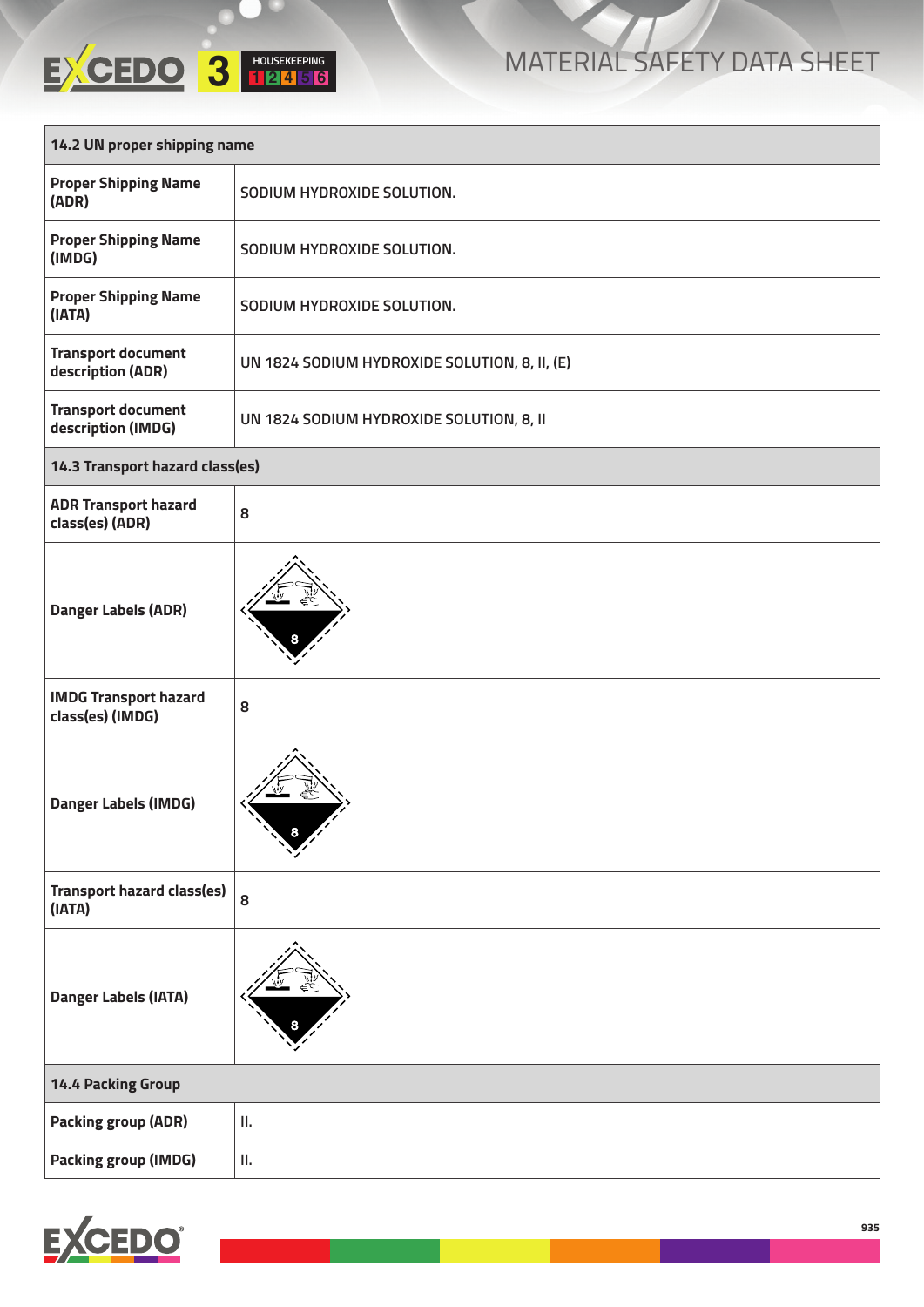| <b>Packing group (IATA)</b>                                            | П.                                      |  |
|------------------------------------------------------------------------|-----------------------------------------|--|
| <b>14.5 Environmental hazards</b>                                      |                                         |  |
| Dangerous for the<br>environment                                       | No                                      |  |
| <b>Marine pollutant</b>                                                | No                                      |  |
| <b>Other information</b>                                               | No supplementary information available. |  |
| 14.6 Special precautions for user                                      |                                         |  |
| <b>Overland Transport</b>                                              |                                         |  |
| <b>Classification code (ADR)</b>                                       | C <sub>5</sub>                          |  |
| <b>Limited quantities (ADR)</b>                                        | 11                                      |  |
| <b>Excepted quantities (ADR)</b>                                       | E <sub>2</sub>                          |  |
| <b>Packing instructions</b><br>(ADR)                                   | P001, IBC02                             |  |
| <b>Mixed packing provisions</b><br>(ADR)                               | <b>MP15</b>                             |  |
| <b>Portable tank and bulk</b><br>container instructions<br>(ADR)       | T7                                      |  |
| <b>Portable tank and</b><br>bulk container special<br>provisions (ADR) | TP <sub>2</sub>                         |  |
| <b>Tank code (ADR)</b>                                                 | L4BN                                    |  |
| Vehicle for tank carriage                                              | AT                                      |  |
| <b>Transport category (ADR)</b>                                        | $\overline{2}$                          |  |
| <b>Hazard identification</b><br>number (Kemler No.)                    | 80                                      |  |
| <b>Orange plates</b>                                                   | 80<br>1824                              |  |
| <b>Tunnel restriction code</b><br>(ADR)                                | E                                       |  |
| <b>EAC</b> code                                                        | 2R                                      |  |



**HOUSEKEEPING**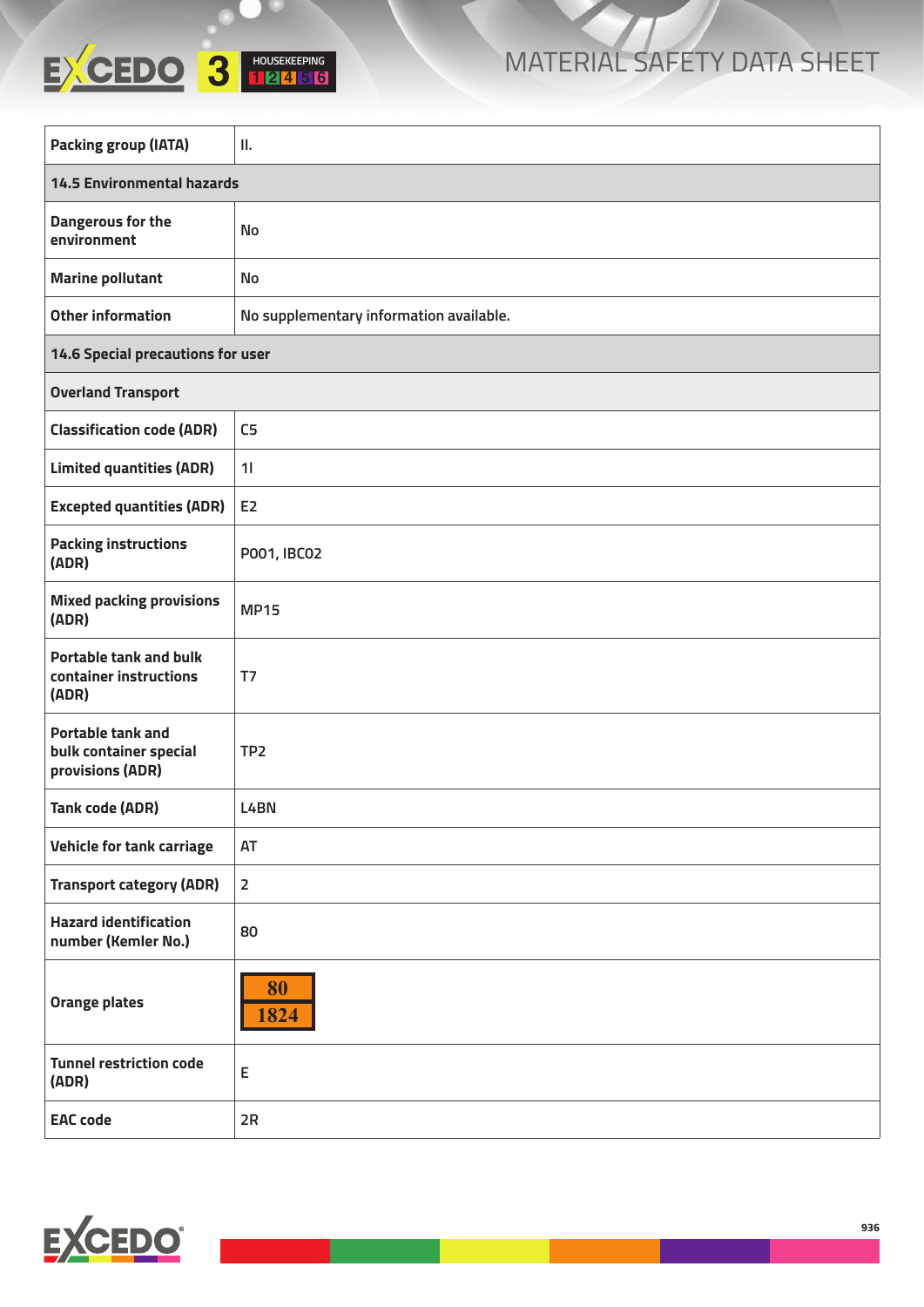## **HOUSEKEEPING**

| <b>Transport by sea</b>                                                       |                 |  |
|-------------------------------------------------------------------------------|-----------------|--|
| <b>Limited quantities (IMDG)</b>                                              | 1 <sub>L</sub>  |  |
| <b>Excepted quantities</b><br>(IMDG)                                          | E <sub>2</sub>  |  |
| <b>Packing instructions</b><br>(IMDG)                                         | P001            |  |
| <b>IBC packing instructions</b><br>(IMDG)                                     | IBC02           |  |
| <b>Tank instructions (IMDG)</b>                                               | T7              |  |
| <b>Tank special provisions</b><br>(IMDG)                                      | TP <sub>2</sub> |  |
| EmS-No. (Fire)                                                                | $F - A$         |  |
| EmS-No. (Spillage)                                                            | $S-B$           |  |
| <b>Stowage category (IMDG)</b>                                                | А               |  |
| Air transport                                                                 |                 |  |
| <b>PCA Excepted quantities</b><br>(IATA)                                      | E <sub>2</sub>  |  |
| <b>PCA Limited quantities</b><br>(IATA)                                       | <b>Y840</b>     |  |
| <b>PCA limited quantity max</b><br>net quantity (IATA)                        | 0.5L            |  |
| <b>PCA packing instructions</b><br>(IATA)                                     | 851             |  |
| PCA max net quantity<br>(IATA)                                                | 1 <sub>L</sub>  |  |
| <b>CAO packing instructions</b><br>(IATA)                                     | 855             |  |
| <b>CAO</b> max net quantity<br>(IATA)                                         | 30L             |  |
| <b>Special provisions (IATA)</b>                                              | A <sub>3</sub>  |  |
| <b>ERG code (IATA)</b>                                                        | 8L              |  |
| 14.7 Transport in bulk according to Annex II of MARPOL 73/78 and the IBC Code |                 |  |
| Not applicable                                                                |                 |  |

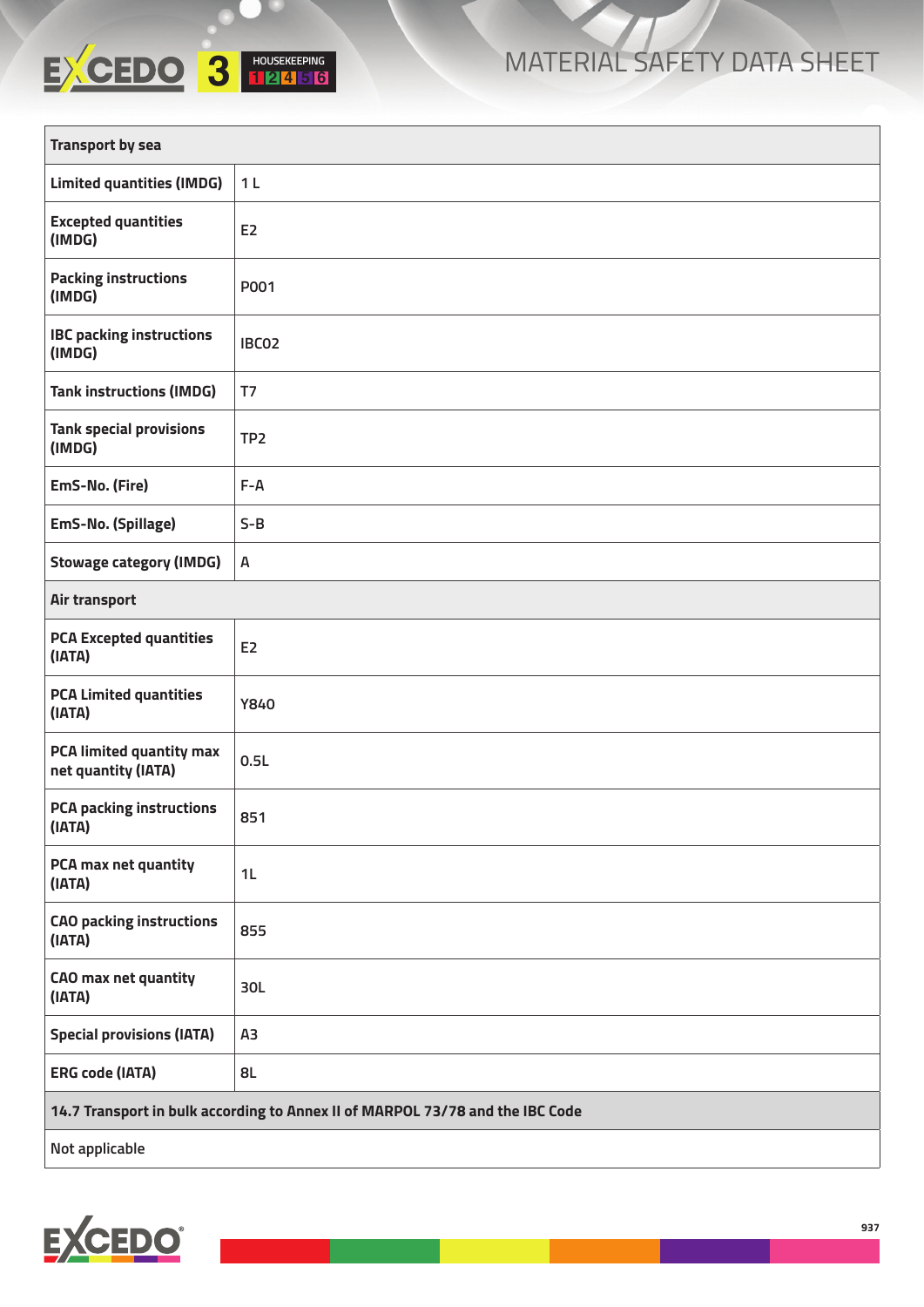

#### **SECTION 15: Regulatory information**

**15.1 Safety, health and environmental regulations/legislation specific for the substance or mixture**

#### **15.1.1 EU-Regulations**

**Contains no REACH substances with Annex XVII restrictions. Contains no substance on the REACH candidate list. Contains no REACH Annex XIV substances.**

#### **15.1.2. National regulations**

| Germany                                                                                           |                                                                                                          |  |
|---------------------------------------------------------------------------------------------------|----------------------------------------------------------------------------------------------------------|--|
| <b>VwVwS Annex reference</b>                                                                      | Water hazard class (WGK) 1, slightly hazardous to water (Classification according to VwVwS,<br>Annex 4). |  |
| 12th Ordinance<br><b>Implementing the Federal</b><br><b>Immission Control Act -</b><br>12.BlmSchV | Is not subject of the 12. BlmSchV (Hazardous Incident Ordinance).                                        |  |
| <b>Netherlands</b>                                                                                |                                                                                                          |  |
| SZW-lijst van<br>kankerverwekkende<br>stoffen                                                     | None of the components are listed.                                                                       |  |
| SZW-lijst van mutagene<br>stoffen                                                                 | None of the components are listed.                                                                       |  |
| NIET-limitatieve lijst van<br>voor de voortplanting<br>giftige stoffen -<br><b>Borstvoeding</b>   | None of the components are listed.                                                                       |  |
| NIET-limitatieve lijst van<br>voor de voortplanting<br>giftige stoffen -<br>Vruchtbaarheid        | None of the components are listed.                                                                       |  |
| NIET-limitatieve lijst van<br>voor de voortplanting<br>giftige stoffen -<br>Ontwikkeling          | None of the components are listed.                                                                       |  |
| <b>Denmark</b>                                                                                    |                                                                                                          |  |
| <b>Recommendations Danish</b><br>Regulation                                                       | Young people below the age of 18 years are not allowed to use the product                                |  |
| 15.2. Chemical safety assessment                                                                  |                                                                                                          |  |
| No additional information available.                                                              |                                                                                                          |  |